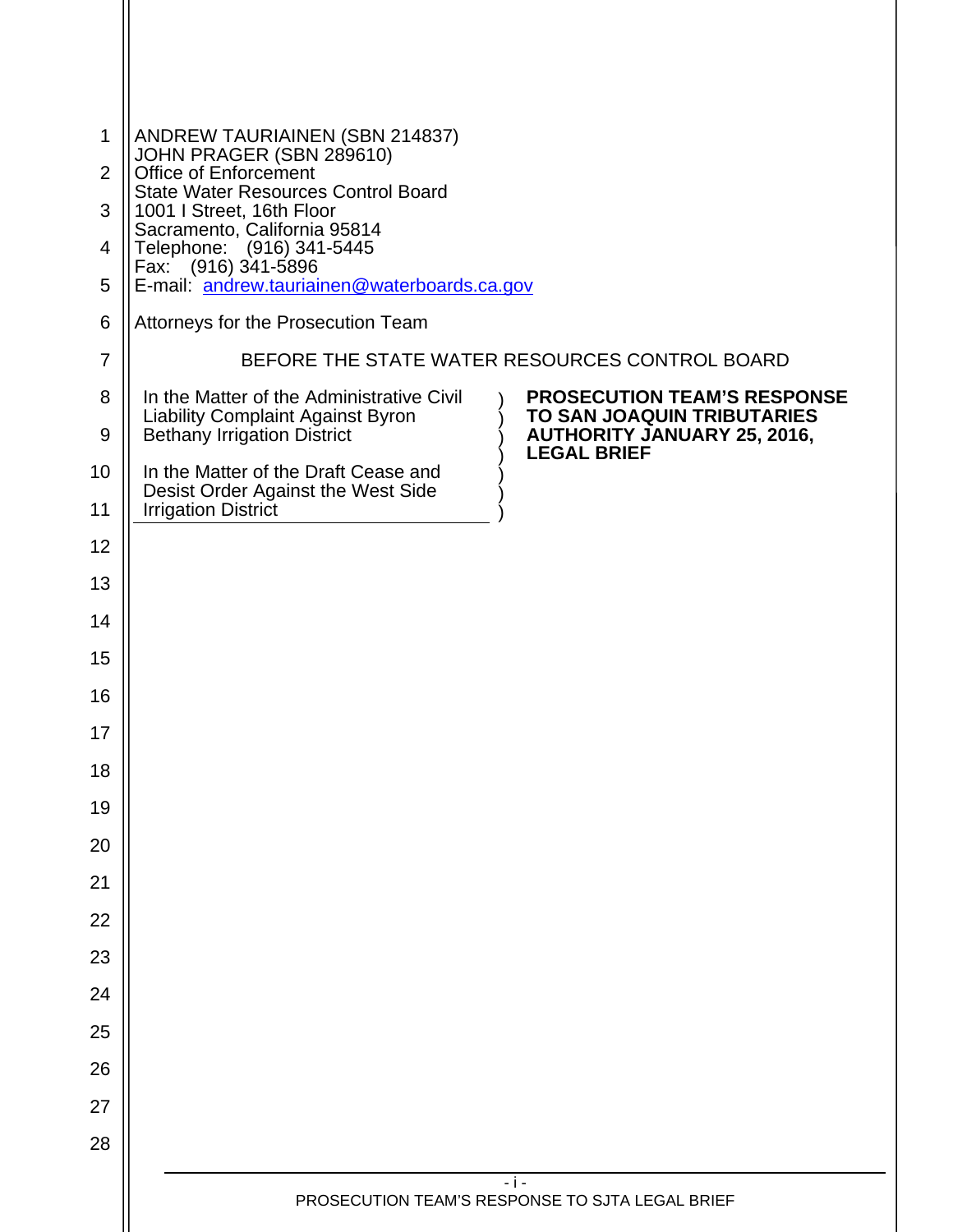## 1 2

3

4

5

6

7

8

9

10

11

12

13

14

27

28

#### **I. INTRODUCTION**

On February 22, 2016, the Prosecution Team moved to strike the January 25 San Joaquin Tributaries Authority (SJTA) Legal Brief as nonresponsive to the Hearing Officer's direction for pre-hearing briefing of specific legal issues in the BBID matter. The Prosecution Team alternatively requested that the Hearing Officer accept the brief as SJTA's written opening statement. The Prosecution Team also requested leave to separately respond. On February 29, SJTA submitted an Opening Brief, incorporating the Legal Brief by reference. The January 25 SJTA Legal Brief is the last brief requiring Prosecution Team response before the hearing, and SJTA's arguments relate to issues raised in other pre-hearing legal briefs and motions to dismiss. In order to provide the Hearing Team with the opportunity to consider these issues as soon as possible, and consistent with the Prosecution Team's Motion to Strike, the Prosecution Team requests leave to submit this response.

#### **II. ARGUMENT**

#### **A. The Board has jurisdiction over BBID's unauthorized diversions**

15 16 17 18 19 20 21 22 23 24 25 26 SJTA argues that the "ACL Complaint is unlawful because it is based on the unauthorized regulation of pre-1914 water rights." (SJTA Legal Brief, at p. 1:27-28.) SJTA argues that the June 12 Unavailability Notice is an unlawful "regulation" of pre-1914 appropriative rights. (*Id*., at p. 2:26-28 ["the ACL Complaint represents an enforcement action an alleging BBID violated of the *Curtailment Notice regulation*" (grammar in original; italics added)].) SJTA argues that the Board lacks continuing jurisdiction to regulate pre-1914 rights. (*Id*., at p. 6:14-20.) The Prosecution Team responded to substantially similar arguments in its January 25 Pre-Hearing Brief of Legal Issues (at Parts III.D, and Part IV), in its February 22 Response to Pre-Hearing Briefs of Legal Issues (at Part II.A-B), and in its February 22 Opposition to BBID's Motions to Dismiss (at Part III.A), and incorporates those responses here. The Board has enforcement jurisdiction over diversions in excess of the water available for BBID's claimed pre-1914 right.

# **B. The Board has jurisdiction to investigate water supplies and demands**  SJTA argues that the Board lacks jurisdiction to initiate the drought water availability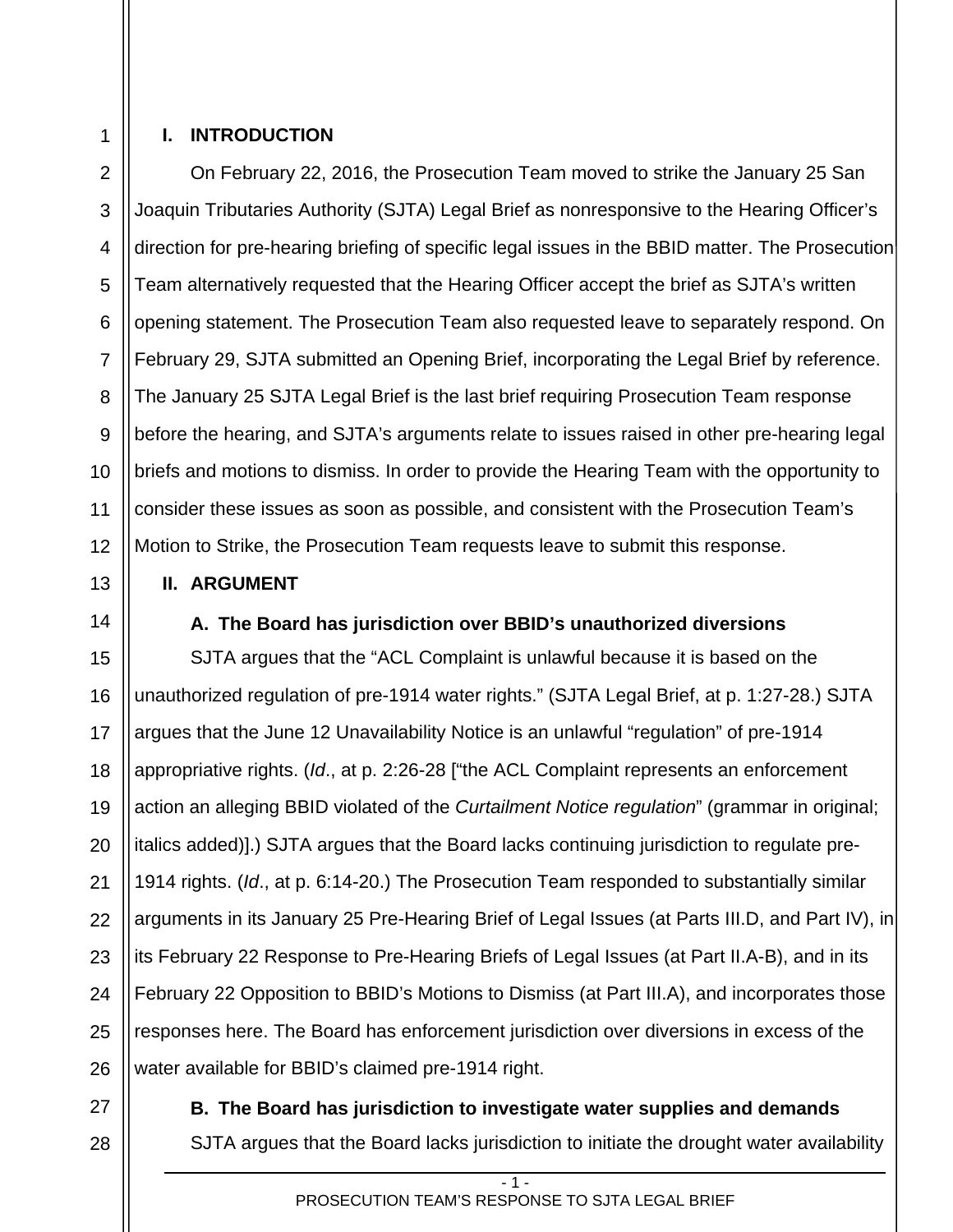1 2 3 4 5 6 7 8 supply and demand analysis at issue in these proceedings. (SJTA Legal Brief, at p. 3:1-16.) SJTA misconstrues what the Division of Water Rights did during 2014 and 2015. The Board has broad authority to investigate water supply and demand, particularly during the drought emergency. (Light v. State Water Resources Control Board (2014) 226 Cal.App.4<sup>th</sup> 1463, 1481-1482; *Young v. State Water Resources Control Board* (2013) 219 Cal.App.4th 397, 405; see also Water Code § 1051, 183.) Governor Brown's January 17, 2014, Drought State of Emergency Proclamation and the April 1, 2015, Executive Order B-29-15, and the Board's emergency drought regulations, strengthen and enhance this authority.

12 13 14 SJTA also misconstrues the term "water availability analysis" to mean only the analyses prepared and reviewed by the Division's Permitting Unit for water right permits. (SJTA Legal Brief, at p. 3:1-16.) What the Division did to analyze supply and demand to determine drought water availability in 2014 and 2015 is different than the point-of-diversion water availability analyses used in Permitting, and is well within the Division's authority. (Prosecution Team Exhibits WR-7, pp. 3-4, and WR-9, p. 6, n. 3; see also Water Code §§ 1275, subd. (a), 1375, subd. (d), 1243, 1243.5, and 23 Cal. Code Regs. § 782.)

#### **C. BBID's due process rights are protected by these proceedings**

SJTA argues that the ACL Complaint itself violates BBID's due process rights. (SJTA Legal Brief, at pp. 3-4.) These arguments are essentially identical to the due process argument in BBID's February 3 Motions to Dismiss (at Part III.B). The Prosecution Team responded to those arguments in its February 22 Opposition to BBID's Motions to Dismiss (at Part III.B), and incorporates that response here. The due process rights of the parties are protected by these proceedings.

### **D. Staff is authorized to issue the ACL Complaint**

9

10

11

15

16

17

18

19

20

21

22

23

24 25 26 27 28 SJTA argues that the Board lacks standing to issue the ACL Complaint against BBID. (SJTA Legal Brief, at pp. 5-6.) SJTA argues that the Board cannot demonstrate injury to itself because BBID only diverted water that was available to other pre-1914 claimants. (*Id*. at p. 6.) This is substantially similar to arguments raised by CDWA and CCSF in their January 25 Pre-Hearing Briefs of Legal Issues, and by BBID in its January 25 Motion to

 $-2$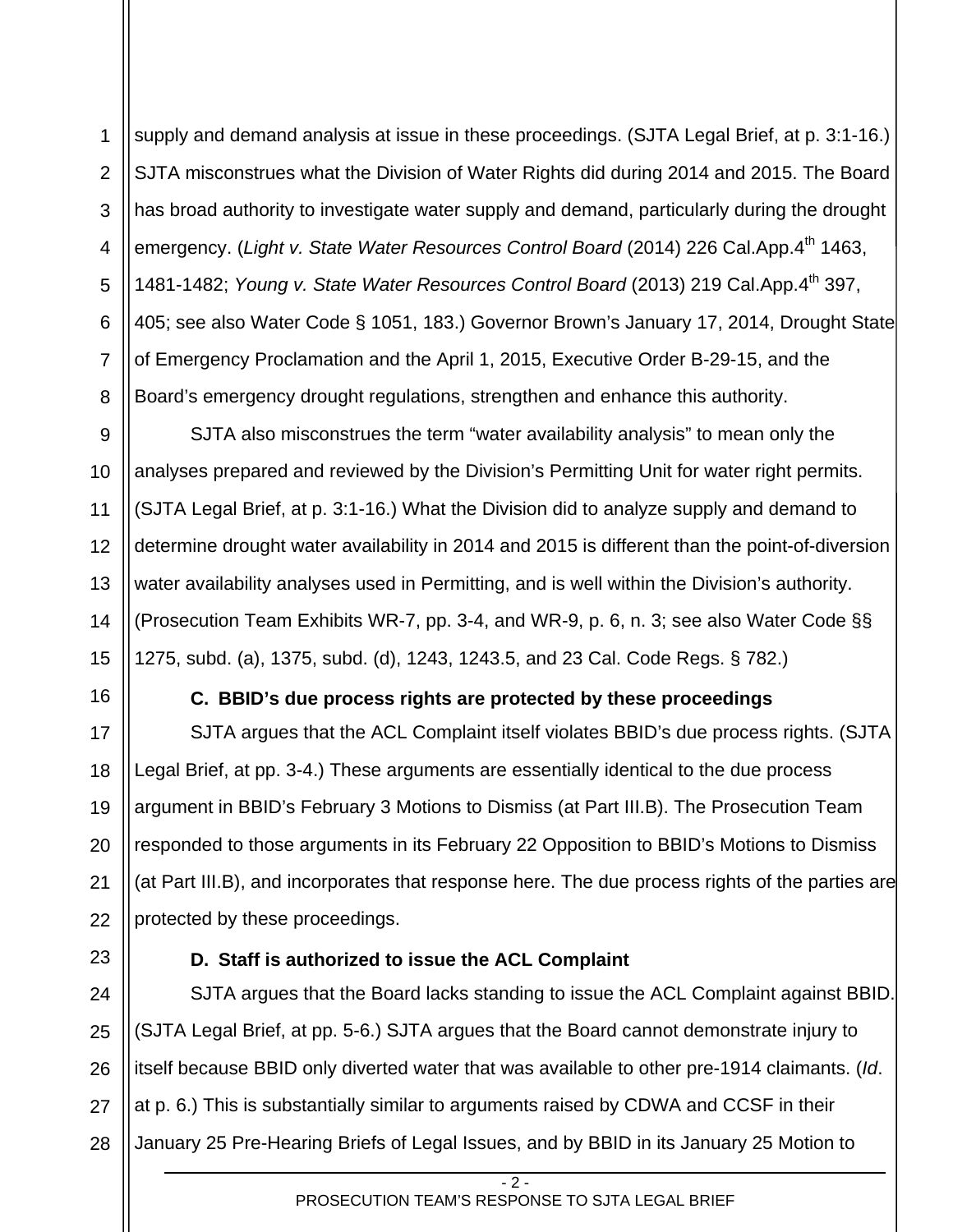1 2 3 4 5 6 Dismiss for Lack of Authority Under § 1052. (CDWA Brief, at Part II, CCSF Brief, at Part I.A, and BBID's Motion to Dismiss for Lack of Authority Under § 1052, at Parts III.3-4.) The Prosecution Team responded to those arguments in its February 22 Response to Pre-Hearing Briefs of Legal Issues (at Parts III.A-C), and incorporates those responses here. Water Code section 1052 applies to BBID's diversions in excess of water available to serve its claimed right.

7 8 9 10 11 SJTA also argues that the Board cannot pursue this enforcement action because it lacks ability to represent injured water users. (SJTA Legal Brief, at pp. 6.) SJTA is wrong, because Water Code section 1052 does not require injury to water users in order to pursue enforcement. Unauthorized diversion is a trespass, itself sufficient for administrative enforcement. (Water Code § 1052, subds. (a), (c), (d)(2).)

12

13

14

15

16

17

18

**E. The water supply and demand analysis is the subject of this hearing** 

SJTA argues that the staff determinations of unavailability are arbitrary and capricious and lack evidentiary support. (SJTA Legal Brief, at pp. 6:22-7:4.) These arguments involve contested issues of fact. (*Id*., at pp. 7-9.) SJTA does not tie its arguments to any evidence or exhibits submitted by the parties. These issues will be the subject of Phase 1 of these proceedings, to which SJTA is a party, and the parties may address the sufficiency of the evidence in closing briefs.

19 20 21 22 23 24 25 26 SJTA also argues that the Board has not taken an official position regarding the extent to which stored water releases are available to Delta diverters. (SJTA Legal Brief, at pp. 9-10.) That question is before the Board in these proceedings, with respect to the availability of water to serve BBID and WSID during the violation periods. But the Board and the courts have resolved the general question such that Delta diverters do not have any right to divert stored water releases, at least not without compensating the owner. The Prosecution Team briefed these issues in its February 22 Response to Pre-Hearing Briefs of Legal Issues (at Parts III.C.1-3), and incorporates those responses here.

28

27